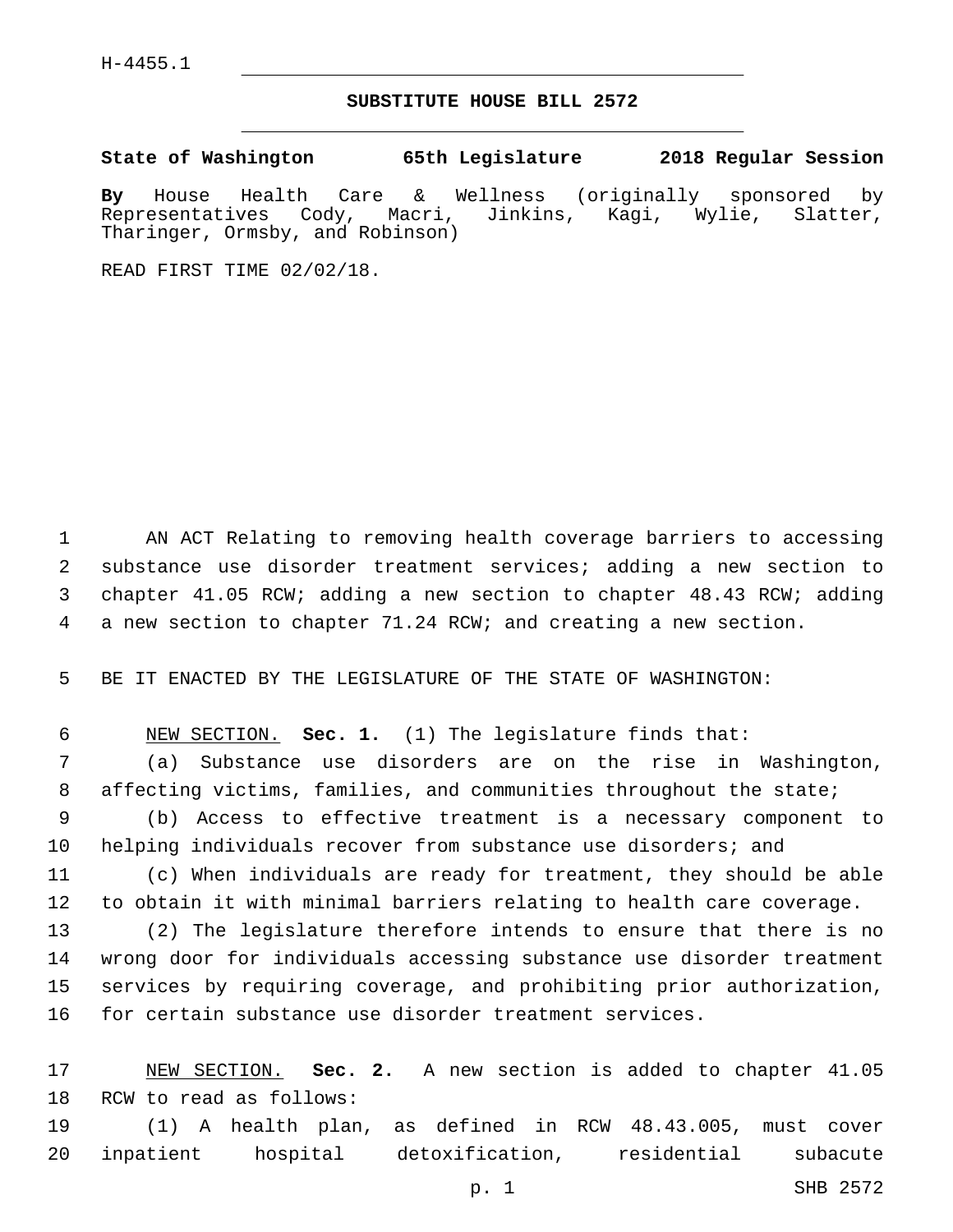detoxification, inpatient hospital substance use disorder treatment, residential substance use disorder treatment, partial hospitalization substance use disorder treatment, and intensive outpatient substance use disorder treatment for the first twenty-four hours after an enrollee presents for any of these services or is referred for any of these services, without imposing utilization management review limitations on coverage, including prior authorization requirements.

 (a) If located in Washington, the treatment facility or program must be licensed or certified by the department of health to deliver the level of care being sought by the enrollee. If located in other states, the facility or program must be licensed or certified by the state agency with the authority to issue credentials for the level of 13 care being sought by the enrollee.

 (b) If an enrollee presents without a referral from a hospital or provider, the treatment facility or program must make a good faith effort to confirm and document that a third party did not induce the enrollee to seek treatment in exchange for payment of goods, nonmedical or mental health services, or moneys, provided either to 19 the enrollee or the third party.

 (2) The treatment facility or program must provide an enrollee's health plan with notice of admission as soon as practicable after admitting the enrollee, but not later than twenty-four hours after admission. The time of notification does not reduce the requirements 24 established in subsection (1) of this section.

 (a) The facility's initial assessment, basis for referral, and initial planned services must accompany the notice.

 (b) Upon receipt of notice of admission and the passage of the first twenty-four hours, as required under subsection (1) of this section, the health plan may initiate its utilization review of the member's need for services, and the remainder of the enrollee's services may be subject to utilization management, including prior authorization, as required by the enrollee's health coverage.

 (c) If the treatment facility or program is a contracted facility participating in the health plan's provider network, the health plan must conduct any prior authorization or other utilization management review necessary to determine the covered length of stay and course of treatment, as permitted under the enrollee's health plan, on an urgent, expedited basis within twenty-four hours of receipt of all 39 necessary documentation.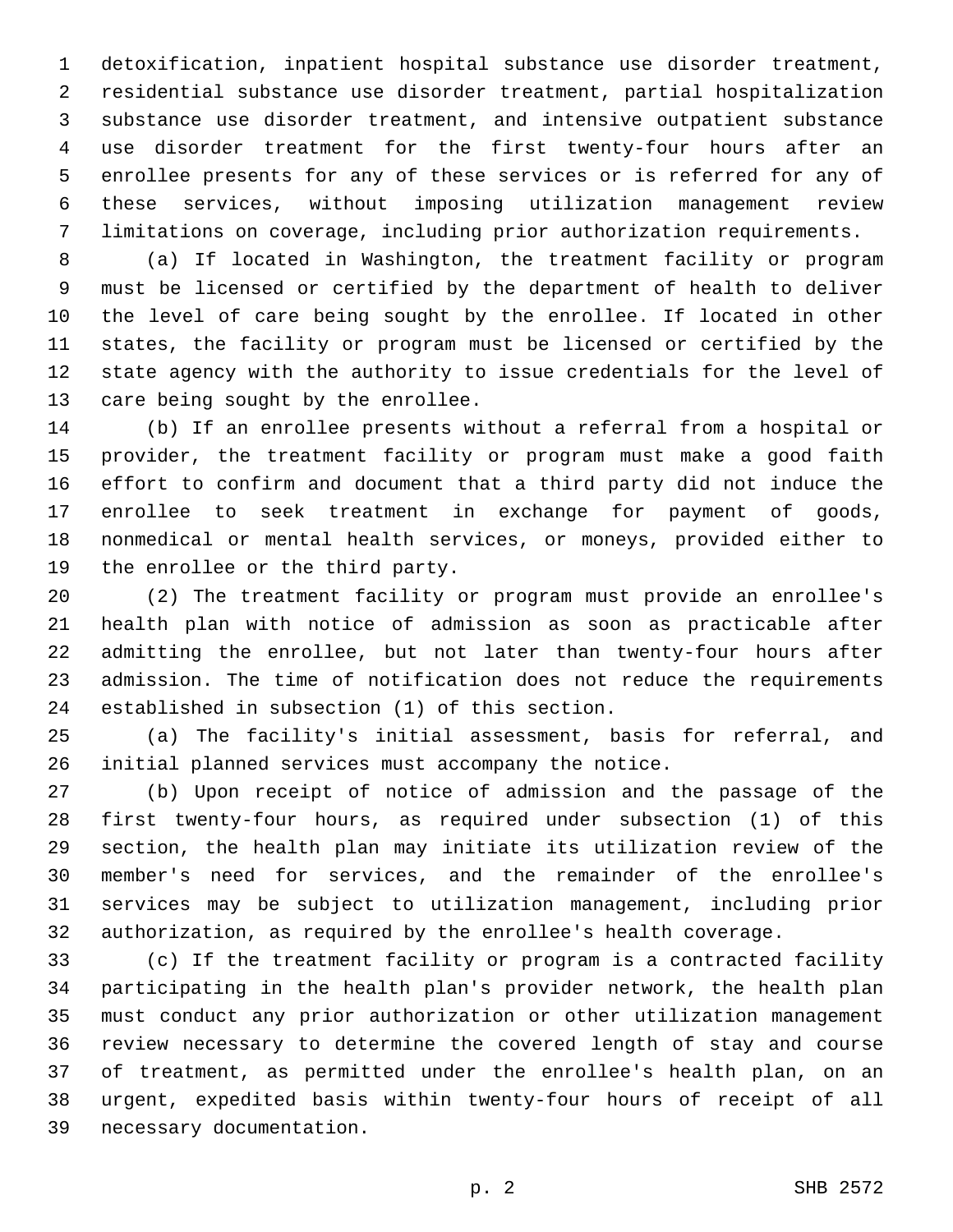(3) If the treatment facility or program is not a contracted facility participating in the health plan's provider network, the health plan must inform the enrollee and the enrollee's attending physician that the facility is not in the health plan's provider network, and whether out-of-network coverage is available. Nothing in this section requires a carrier to include out-of-network coverage in 7 a health plan.

 (a) If the health plan covers out-of-network services, and the enrollee is admitted to an out-of-network facility or program located in Washington, the health plan must pay for a covered mode of transfer to an in-network facility or program without requiring payment or cost sharing from the enrollee. Transport must be provided 13 by an in-network provider.

 (b) A health plan is not required to cover transportation from an out-of-state treatment program or facility if the enrollee elects to transfer to an in-state, in-network treatment program or facility.

 (4)(a) If a health plan determines that the admission to inpatient substance use disorder treatment was not medically necessary or clinically appropriate, the health plan is not required to pay the facility or program for the services delivered after the initial twenty-four hour admission period, subject to the conclusion of any filed appeals of the adverse benefit determination.

 (b) If the patient evaluation and plan of care conducted at the facility under (a) of this subsection and the health plan's utilization review process identify a need for services other than those available at the inpatient substance use disorder treatment facility or program, the health plan in collaboration with the facility must fully coordinate the arrangements for assuring that the enrollee obtains the proper medically necessary or clinically appropriate care. To fully coordinate these arrangements, a health plan may need to identify and contact an available program or facility that offers the medically necessary or clinically appropriate care, assist with arranging the admission or initial appointment between the enrollee and the provider, assist with the transfer of health records including the initial evaluation and plan of care, and conduct other activities to facilitate a seamless transition for the enrollee into the appropriate care.

 (5) A health plan must use evidence-based criteria for assessing the medical necessity and clinical appropriateness of an enrollee's need for substance use disorder residential treatment.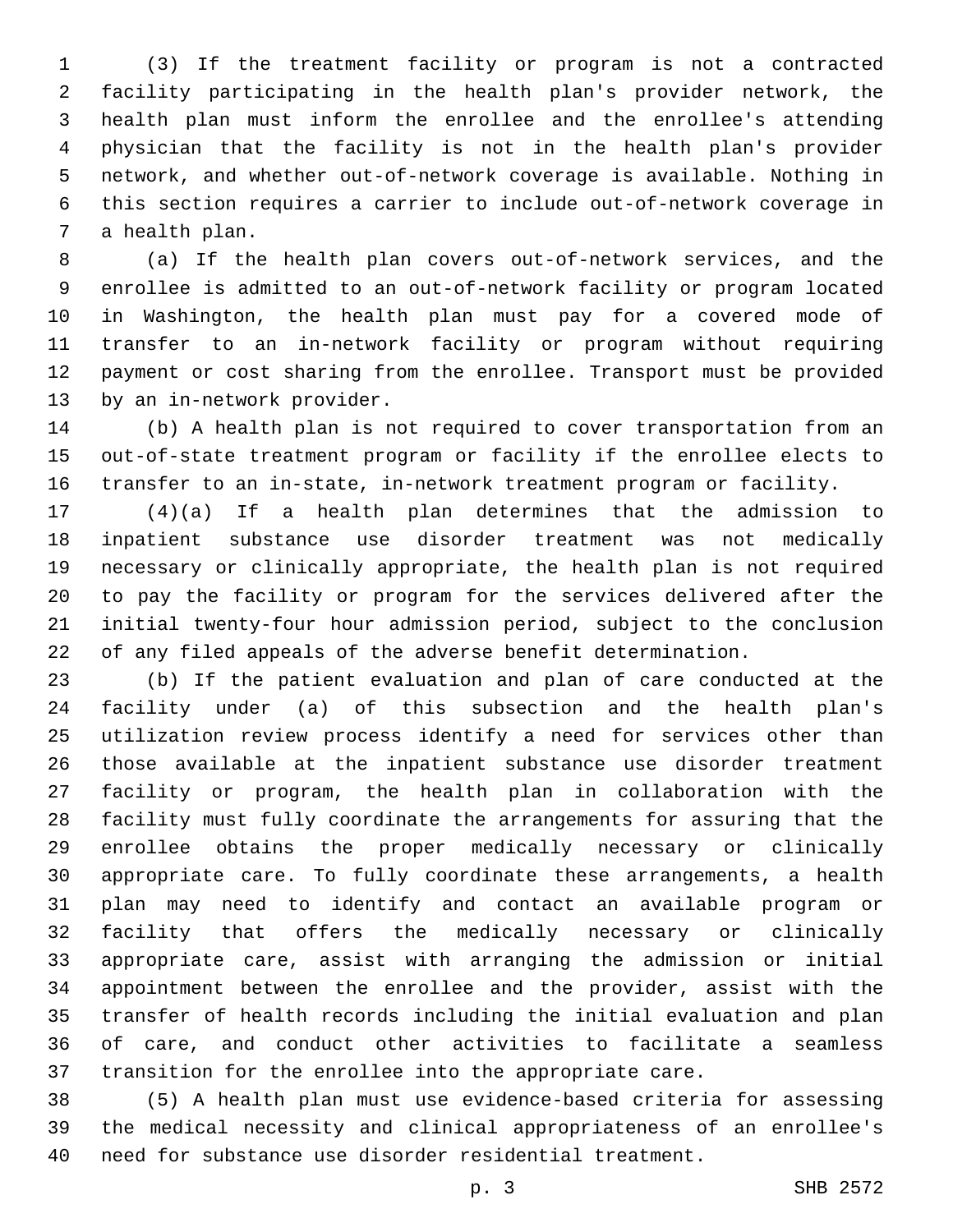(6) This section does not restrict the right of enrollees to seek emergency medical care requiring stabilization or acute detoxification services from any emergency room or urgent care center 4 without prior authorization.

 NEW SECTION. **Sec. 3.** A new section is added to chapter 48.43 6 RCW to read as follows:

 (1) A health plan, as defined in RCW 48.43.005, must cover inpatient hospital detoxification, residential subacute detoxification, inpatient hospital substance use disorder treatment, residential substance use disorder treatment, partial hospitalization substance use disorder treatment, and intensive outpatient substance use disorder treatment for the first twenty-four hours after an enrollee presents for any of these services or is referred for any of these services, without imposing utilization management review limitations on coverage, including prior authorization requirements.

 (a) If located in Washington, the treatment facility or program must be licensed or certified by the department of health to deliver the level of care being sought by the enrollee. If located in other states, the facility or program must be licensed or certified by the state agency with the authority to issue credentials for the level of 21 care being sought by the enrollee.

 (b) If an enrollee presents without a referral from a hospital or provider, the treatment facility or program must make a good faith effort to confirm and document that a third party did not induce the enrollee to seek treatment in exchange for payment of goods, nonmedical or mental health services, or moneys, provided either to 27 the enrollee or the third party.

 (2) The treatment facility or program must provide an enrollee's health plan with notice of admission as soon as practicable after admitting the enrollee, but not later than twenty-four hours after admission. The time of notification does not reduce the requirements 32 established in subsection (1) of this section.

 (a) The facility's initial assessment, basis for referral, and initial planned services must accompany the notice.

 (b) Upon receipt of notice of admission and the passage of the first twenty-four hours, as required under subsection (1) of this section, the health plan may initiate its utilization review of the member's need for services, and the remainder of the enrollee's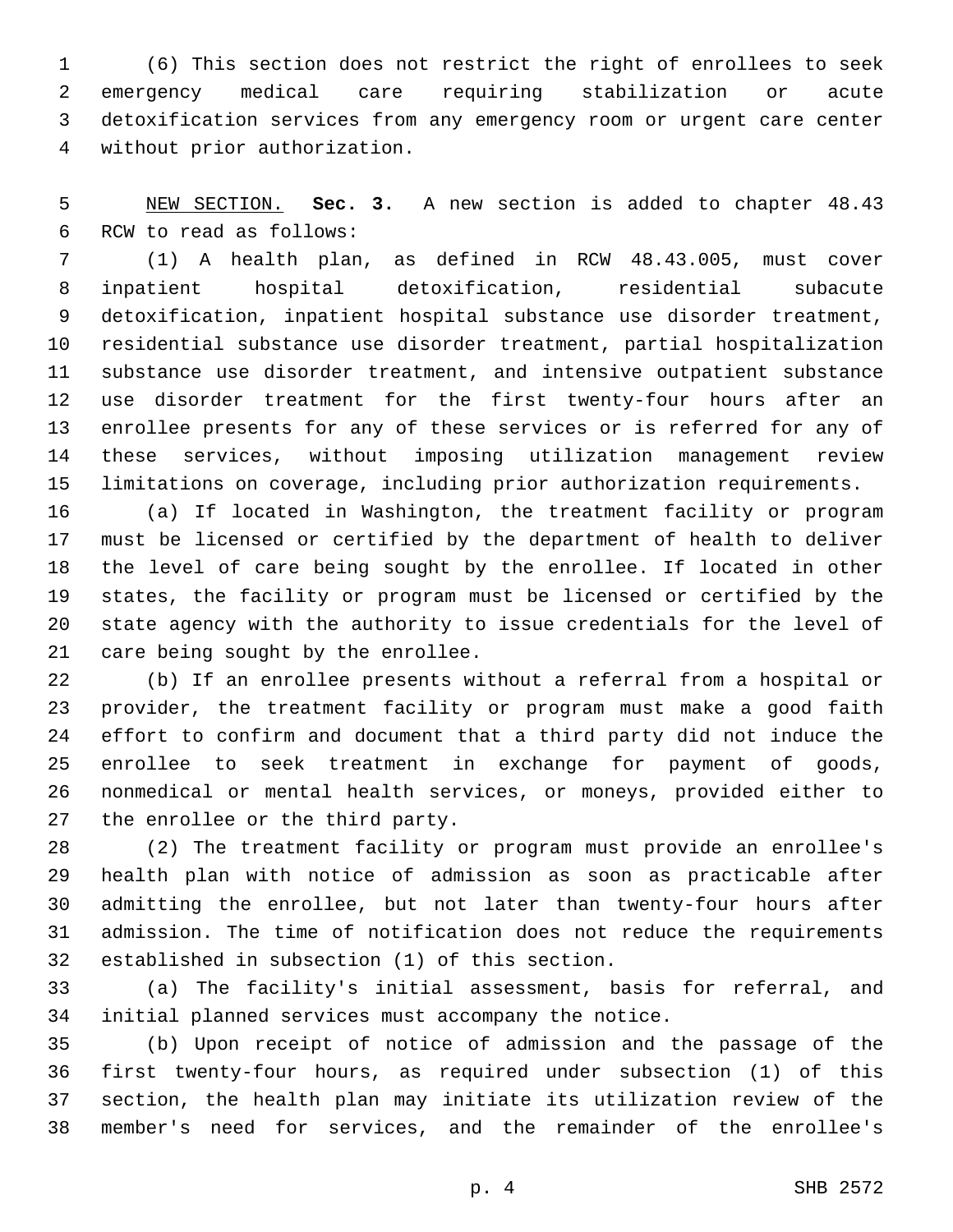services may be subject to utilization management, including prior authorization, as required by the enrollee's health coverage.

 (c) If the treatment facility or program is a contracted facility participating in the health plan's provider network, the health plan must conduct any prior authorization or other utilization management review necessary to determine the covered length of stay and course of treatment, as permitted under the enrollee's health plan, on an urgent, expedited basis within twenty-four hours of receipt of all 9 necessary documentation.

 (3) If the treatment facility or program is not a contracted facility participating in the health plan's provider network, the health plan must inform the enrollee and the enrollee's attending physician that the facility is not in the health plan's provider network, and whether out-of-network coverage is available. Nothing in this section requires a carrier to include out-of-network coverage in 16 a health plan.

 (a) If the health plan covers out-of-network services, and the enrollee is admitted to an out-of-network facility or program located in Washington, the health plan must pay for a covered mode of transfer to an in-network facility or program without requiring payment or cost sharing from the enrollee. Transport must be provided 22 by an in-network provider.

 (b) A health plan is not required to cover transportation from an out-of-state treatment program or facility if the enrollee elects to transfer to an in-state, in-network treatment program or facility.

 (4)(a) If a health plan determines that the admission to inpatient substance use disorder treatment was not medically necessary or clinically appropriate, the health plan is not required to pay the facility or program for the services delivered after the initial twenty-four hour admission period, subject to the conclusion of any filed appeals of the adverse benefit determination.

 (b) If the patient evaluation and plan of care conducted at the facility under (a) of this subsection and the health plan's utilization review process identify a need for services other than those available at the inpatient substance use disorder treatment facility or program, the health plan in collaboration with the facility must fully coordinate the arrangements for assuring that the enrollee obtains the proper medically necessary or clinically appropriate care. To fully coordinate these arrangements, a health plan may need to identify and contact an available program or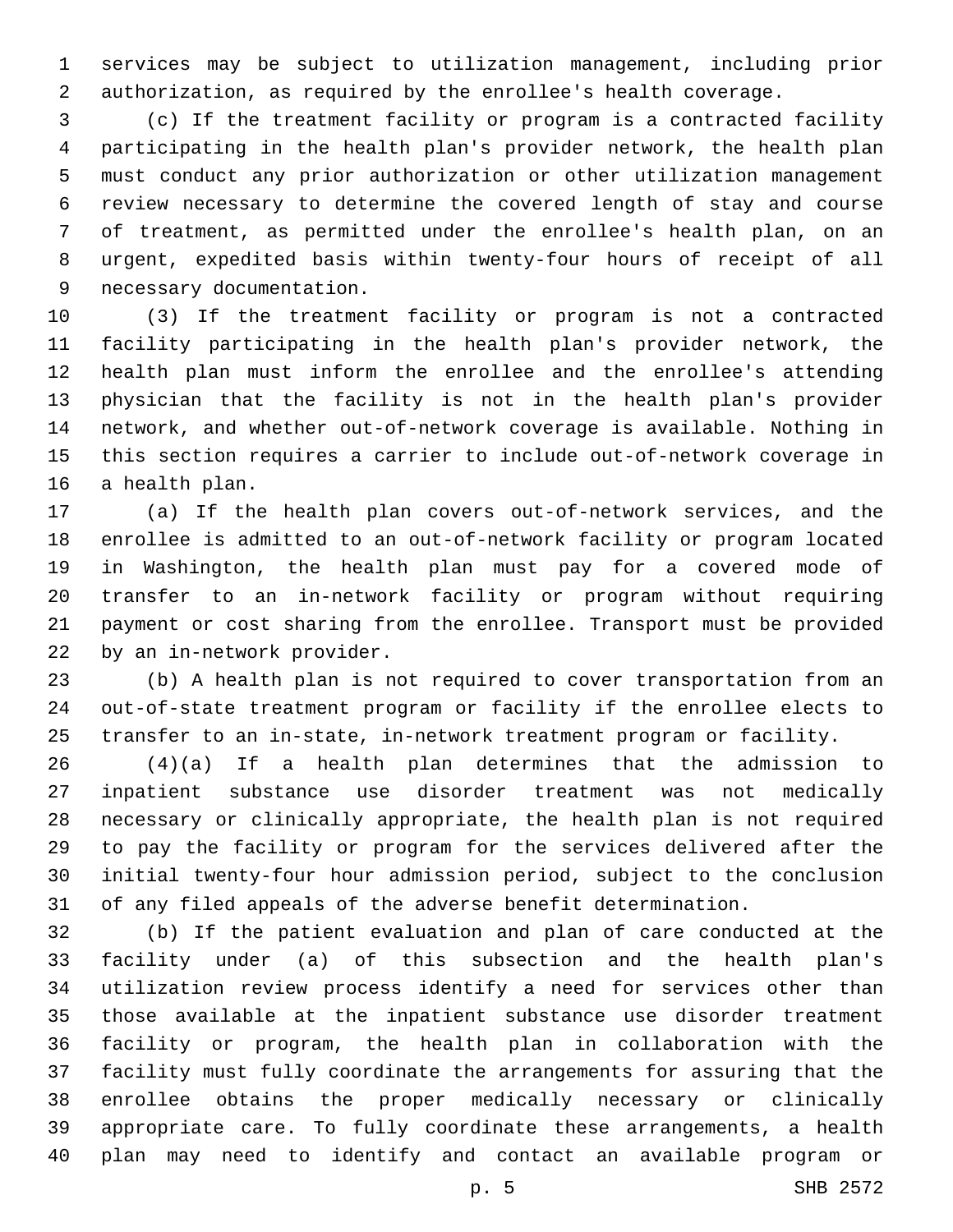facility that offers the medically necessary or clinically appropriate care, assist with arranging the admission or initial appointment between the enrollee and the provider, assist with the transfer of health records including the initial evaluation and plan of care, and conduct other activities to facilitate a seamless transition for the enrollee into the appropriate care.

 (5) A health plan must use evidence-based criteria for assessing the medical necessity and clinical appropriateness of an enrollee's need for substance use disorder residential treatment.

 (6) This section does not restrict the right of enrollees to seek emergency medical care requiring stabilization or acute detoxification services from any emergency room or urgent care center 13 without prior authorization.

 NEW SECTION. **Sec. 4.** A new section is added to chapter 71.24 15 RCW to read as follows:

 (1) A behavioral health organization must cover inpatient hospital detoxification, residential subacute detoxification, inpatient hospital substance use disorder treatment, residential substance use disorder treatment, partial hospitalization substance use disorder treatment, and intensive outpatient substance use disorder treatment for the first twenty-four hours after a client presents for any of these services or is referred for any of these services, without imposing utilization management review limitations on coverage, including prior authorization requirements.

 (a) If located in Washington, the treatment facility or program must be licensed or certified by the department of health to deliver the level of care being sought by the client. If located in other states, the facility or program must be licensed or certified by the state agency with the authority to issue credentials for the level of 30 care being sought by the client.

 (b) If a client presents without a referral from a hospital or provider, the treatment facility or program must make a good faith effort to confirm and document that a third party did not induce the client to seek treatment in exchange for payment of goods, nonmedical or mental health services, or moneys, provided either to the client 36 or the third party.

 (2) The treatment facility or program must provide a client's behavioral health organization with notice of admission as soon as practicable after admitting the client, but not later than twenty-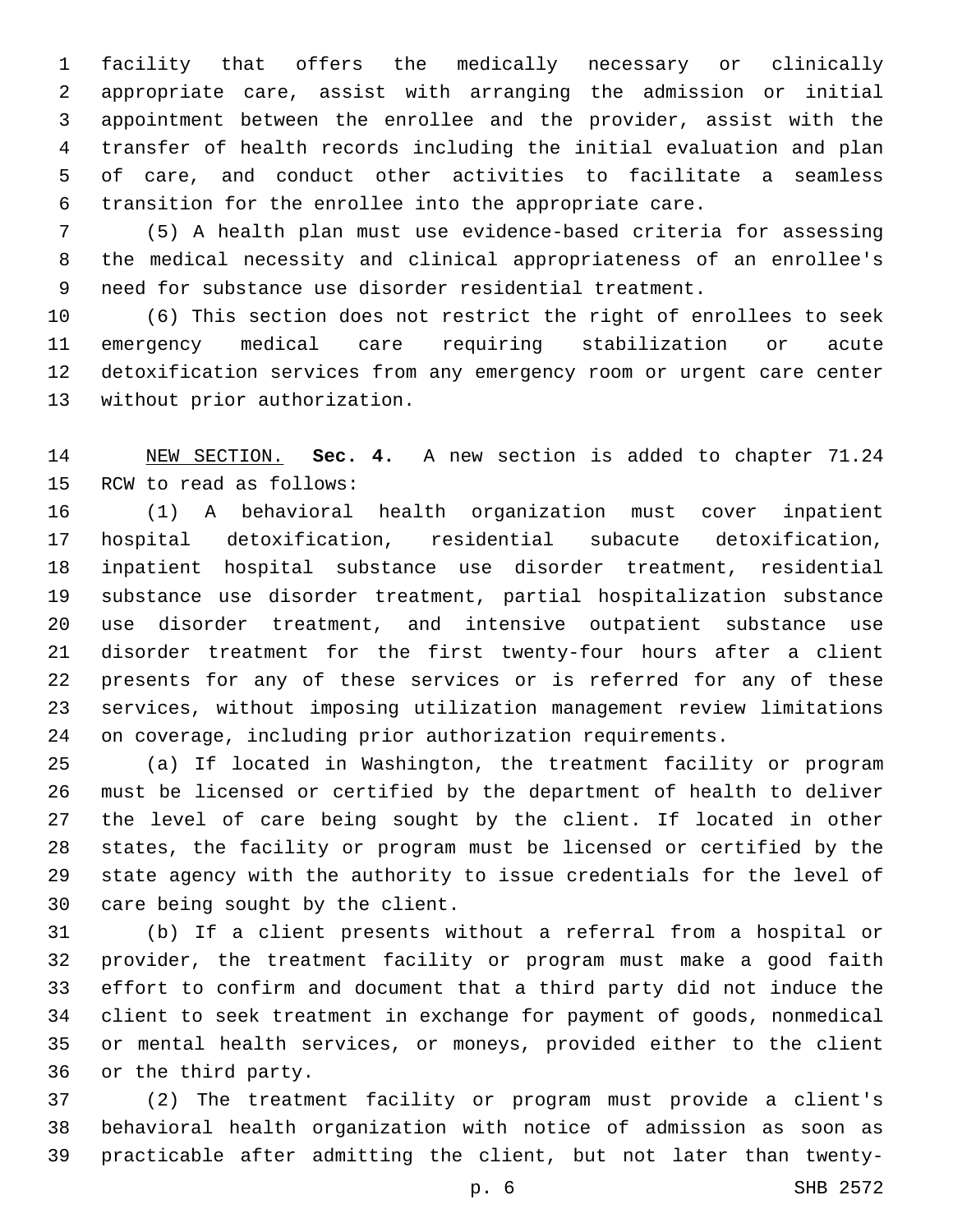four hours after admission. The time of notification does not reduce the requirements established in subsection (1) of this section.

 (a) The facility's initial assessment, basis for referral, and initial planned services must accompany the notice.

 (b) Upon receipt of notice of admission and the passage of the first twenty-four hours, as required under subsection (1) of this section, the behavioral health organization may initiate its utilization review of the client's need for services, and the remainder of the client's services may be subject to utilization management, including prior authorization, as required by the client's coverage through the behavioral health organization.

 (c) If the treatment facility or program is a contracted facility participating in the behavioral health organization provider network, the behavioral health organization must conduct any prior authorization or other utilization management review necessary to determine the covered length of stay and course of treatment on an urgent, expedited basis within twenty-four hours of receipt of all 18 necessary documentation.

 (3) If the treatment facility or program is not a contracted facility participating in the behavioral health organization's provider network, the behavioral health organization must inform the client and the client's attending physician that the facility or program is not in the behavioral health organization's provider network, and whether out-of-network coverage is available. Nothing in this section requires a behavioral health organization to include 26 out-of-network coverage.

 (a) If the behavioral health organization covers out-of-network services, and the client is admitted to an out-of-network facility or program located in Washington, the behavioral health organization must pay for a covered mode of transfer to an in-network facility or program without requiring payment or cost sharing from the client. Transport must be provided by an in-network provider.

 (b) A behavioral health organization is not required to cover transportation from an out-of-state treatment program or facility if the client elects to transfer to an in-state, in-network treatment 36 program or facility.

 (4)(a) If a behavioral health organization determines that the admission to inpatient substance use disorder treatment was not medically necessary or clinically appropriate, the behavioral health organization is not required to pay the facility or program for the

p. 7 SHB 2572